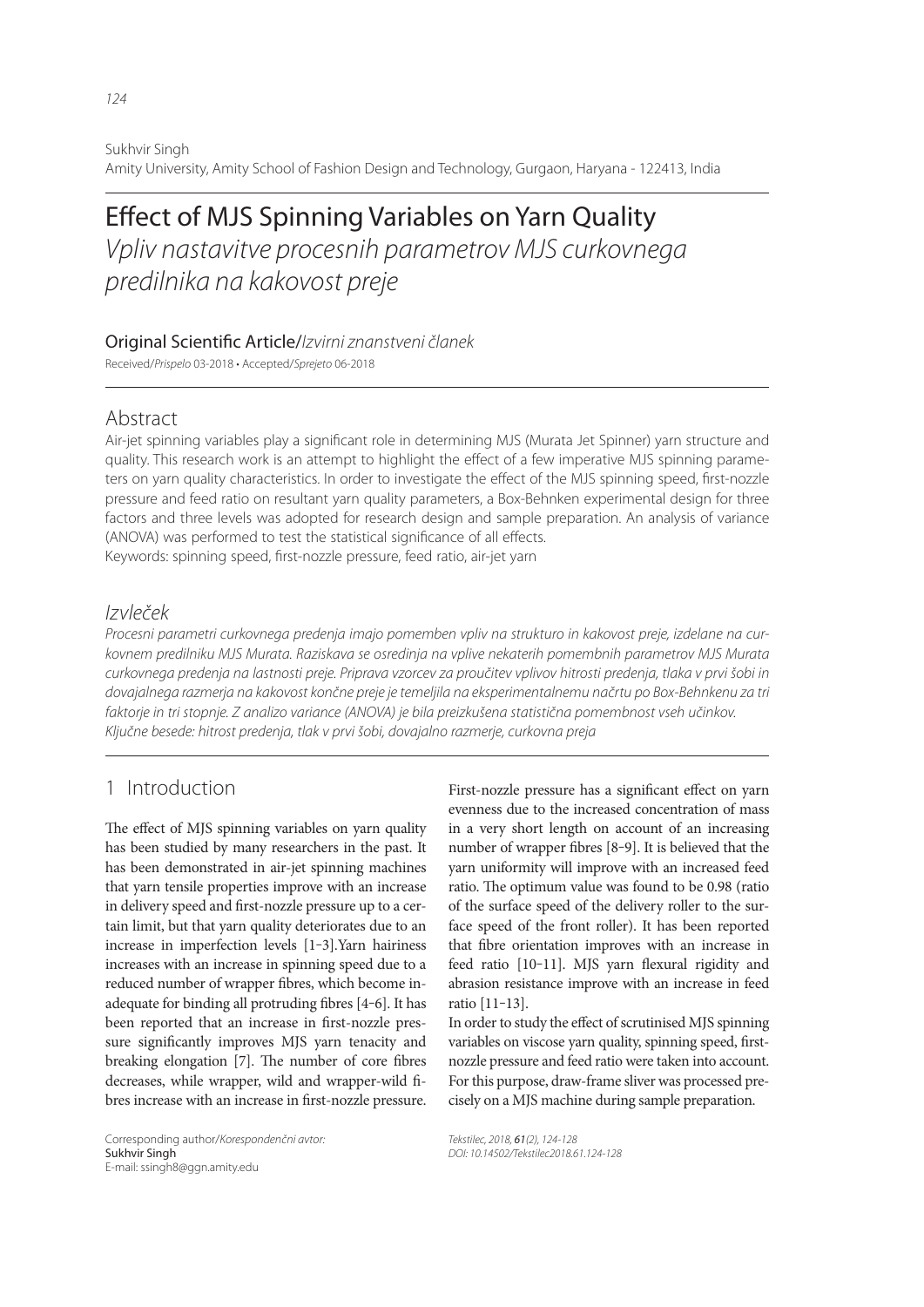# 2 Materials and methods

#### 2.1 Material

Air-jet spun viscose yarns of 14.76 tex were produced from 51 mm fibre length and 1.5 denier fibre fineness, taking into account a fibre density of 1.52 g/cm<sup>3</sup> Drawn viscose sliver hank of 3.28k tex was processed on a Murata air-jet spinner 802 machine for the preparation of yarn samples.

#### **Preparation of yarn samples and experimental plan**

In order to investigate the effect of MJS spinning variables on yarn quality parameters, a three-factor and three-level Box-Behnken experimental design technique was adopted for research design and the optimisation of the number of standard runs of manufactured yarn samples. The Box-Behnken design for three variables, together with the actual values of variables corresponding to the coded levels, is presented in Table 1 and Table 2 respectively. The most influential MJS spinning parameters, such as spinning speed, first-nozzle pressure and feed ratio, were shortlisted and taken into account as independent parameters to monitor their effect on dependent parameters, such as yarn unevenness and imperfections. The numerical values of each independent parameter were scrutinised in such a way that the difference between the low-to-middle and middle-to-high values remains constant, as seen in Table 2. An appropriate randomisation and replication technique was taken into account during sample preparation for an effective statistical analysis.

#### **Conditioning of sample**

The yarn sample was conditioned under standard atmospheric conditions, in a tropical atmosphere of  $27 \pm 2$  °C and 65  $\pm$  2% relative humidity, while the number of readings was determined according to the variation in the sample in order to achieve a 95% confidence interval.

2.2 Methods

#### **Design of experiment**

Table 1 and Table 2

#### **Statistical analysis**

The effect of the independent MJS spinning variables were statistically investigated using an ANOVA at a 95% confidence interval using statistical software. The independent factors taken into account were spinning speed, first-nozzle pressure and feed ratio to check for any statistically significance.

#### **Yarn testing**

Adequate numbers of yarn samples were tested taken into account a coefficient of variation. Yarn evenness and total imperfections, including thick +50%, thin –50% and neps +200%, were measured on a Star Evenness Tester, while maintaining a yarn speed of 50 m/min. Yarn hairiness was measured using a ZWEIGLE G565 instrument. An Instron tensile tester was used to test 20 samples per run of the single yarn strength and elongation percentage at break. Testing gauge length was kept at 500 mm at a 200 mm/min extension rate. Flexural rigidity was calculated using Owen's ring-loop method [14].

| Standard runs         |      |   |   |          |   |   |   | 10 |   |  |  |
|-----------------------|------|---|---|----------|---|---|---|----|---|--|--|
| Spinning speed        | $-$  |   | - |          | - | - |   |    |   |  |  |
| First-nozzle pressure | $-1$ | - |   |          |   |   | - |    | - |  |  |
| Feed ratio            |      |   |   | $\theta$ | - |   | - |    |   |  |  |

*Table 1: Box-Behnken design for three variables*

*Table 2: Actual values of variables corresponding to the coded levels* 

| Variables                                   | -    |      |      |
|---------------------------------------------|------|------|------|
| Spinning speed [m/min]                      | 150  | 170  | 190  |
| First-nozzle pressure [kg/cm <sup>2</sup> ] |      | 2.5  |      |
| Feed ratio                                  | 0.96 | 0.97 | 0.98 |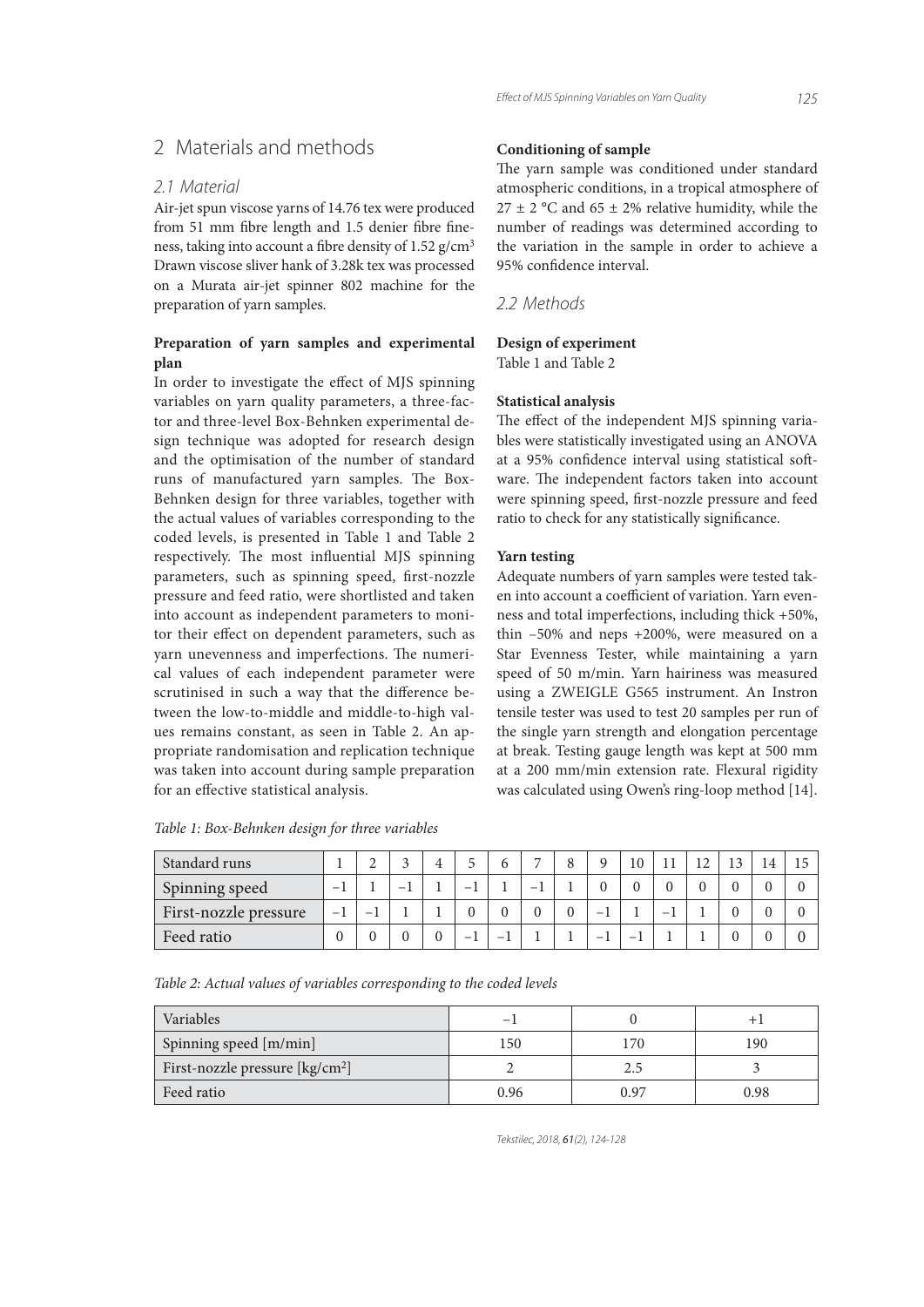# 3 Results and discussion

|                | Variables                    |                                                               |                  |       | Responses              |                        |                                                        |                                           |  |  |  |  |
|----------------|------------------------------|---------------------------------------------------------------|------------------|-------|------------------------|------------------------|--------------------------------------------------------|-------------------------------------------|--|--|--|--|
| Runs           | Spinning<br>speed<br>[m/min] | First-<br>nozzle<br>pressure<br>$\left[\text{kg/cm}^2\right]$ | Feed<br>ratio    | U[%]  | Total<br>imperfections | Tenacity<br>$[g$ /tex] | Flexural<br>rigidity<br>$[g\text{-}cm^2\times10^{-3}]$ | Hairiness<br>[S3hairs/<br>$100 \text{ m}$ |  |  |  |  |
| $\mathbf{1}$   | $-1$                         | $-1$                                                          | $\mathbf{0}$     | 12.29 | 200                    | 8.81                   | 1.59                                                   | 130                                       |  |  |  |  |
| 2              | $\mathbf{1}$                 | $-1$                                                          | $\boldsymbol{0}$ | 14.10 | 304                    | 9.38                   | 2.58                                                   | 155                                       |  |  |  |  |
| 3              | $-1$                         | $\mathbf{1}$                                                  | $\mathbf{0}$     | 13.02 | 424                    | 9.71                   | 1.87                                                   | 86                                        |  |  |  |  |
| $\overline{4}$ | $\mathbf{1}$                 | $\mathbf{1}$                                                  | $\mathbf{0}$     | 15.20 | 488                    | 9.67                   | 3.65                                                   | 127                                       |  |  |  |  |
| 5              | $-1$                         | $\overline{0}$                                                | $-1$             | 12.80 | 400                    | 8.51                   | 1.55                                                   | 110                                       |  |  |  |  |
| 6              | $\mathbf{1}$                 | $\overline{0}$                                                | $-1$             | 14.50 | 520                    | 7.77                   | 2.62                                                   | 155                                       |  |  |  |  |
| 7              | $-1$                         | $\boldsymbol{0}$                                              | $\mathbf{1}$     | 12.90 | 304                    | 9.73                   | 1.89                                                   | 112                                       |  |  |  |  |
| 8              | $\mathbf{1}$                 | $\boldsymbol{0}$                                              | $\mathbf{1}$     | 14.50 | 376                    | 10.31                  | 2.9                                                    | 152                                       |  |  |  |  |
| 9              | $\boldsymbol{0}$             | $-1$                                                          | $-1$             | 13.10 | 272                    | 6.72                   | 1.92                                                   | 170                                       |  |  |  |  |
| 10             | $\boldsymbol{0}$             | $\mathbf{1}$                                                  | $-1$             | 14.20 | 544                    | 9.31                   | 2.15                                                   | 121                                       |  |  |  |  |
| 11             | $\boldsymbol{0}$             | $-1$                                                          | $\mathbf{1}$     | 12.62 | 208                    | 9.35                   | 2.39                                                   | 175                                       |  |  |  |  |
| 12             | $\mathbf{0}$                 | $\mathbf{1}$                                                  | $\mathbf{1}$     | 13.60 | 408                    | 9.98                   | 2.44                                                   | 123                                       |  |  |  |  |
| 13             | $\boldsymbol{0}$             | $\boldsymbol{0}$                                              | $\mathbf{0}$     | 12.46 | 216                    | 6.41                   | 1.5                                                    | 154                                       |  |  |  |  |
| 14             | $\mathbf{0}$                 | $\mathbf{0}$                                                  | $\overline{0}$   | 12.56 | 228                    | 6.69                   | 1.54                                                   | 149                                       |  |  |  |  |
| 15             | $\boldsymbol{0}$             | $\boldsymbol{0}$                                              | $\mathbf{0}$     | 12.61 | 240                    | 6.92                   | 1.57                                                   | 145                                       |  |  |  |  |

*Table 3: Box-Behnken sample design, together with variables and their corresponding responses*

# *Table 4: ANOVA of MJS yarn quality parameters*

|                        | Effects                     |                        |                        |                                                     |                           |  |  |  |  |  |
|------------------------|-----------------------------|------------------------|------------------------|-----------------------------------------------------|---------------------------|--|--|--|--|--|
| Spinning variables     | U[%]                        | Total<br>Imperfections | Tenacity<br>$[g$ /tex] | Flexural rigidity<br>$[g\text{-}cm^2\times10^{-3}]$ | <b>Hairiness</b>          |  |  |  |  |  |
| Spinning speed [m/min] | $(0.00a)$ , s <sup>b)</sup> | 0.00, s                | 0.00, s                | 0.00, s                                             | 0.00, s                   |  |  |  |  |  |
| First-nozzle pressure  | 0.00, s                     | 0.00, s                | 0.00, s                | 0.00, s                                             | 0.00, s                   |  |  |  |  |  |
| Feed ratio             | 0.00, s                     | 0.00, s                | 0.00, s                | $0.03$ , s                                          | $0.62$ , ns <sup>c)</sup> |  |  |  |  |  |

a) p-value

b) significant if p <0.05 at a 95% confidence interval

<sup>c)</sup> ns- not significant if  $p > 0.05$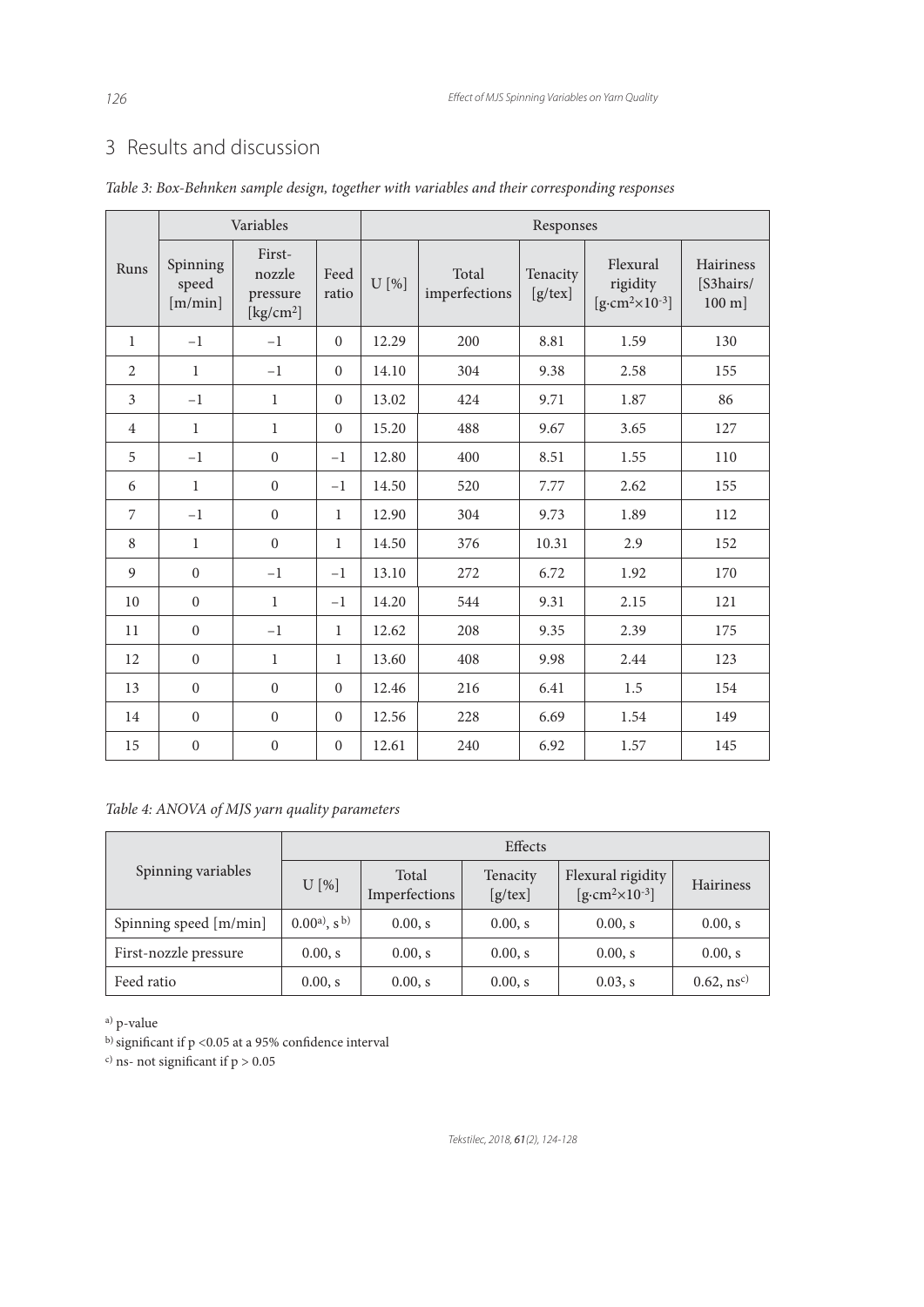

Figure 1: Effect of spinning variables on MJS yarn quality parameters

3.1 Effect of spinning speed on MJS yarn quality At a high spinning speed, the air flow at the front roller nip causes the edge fibres to move away from the main bundle of fibres and increase the proportion of wrapper fibres. For this reason, yarn hairiness increases with an increase in spinning speed from 150 m/min to 190 m/min. Yarn unevenness increased slightly from 150 m/min to 170 m/min, while a further increase in spinning speed resulted in an increased number of imperfections in yarn, and thus, contributes to a

deterioration in yarn quality, as seen in high level of unevenness. The interpretation of the experimental results shown in figure 1 reveals that yarn strength improves with an increase in spinning speed from 170 m/min to 190 m/min, but that yarn unevenness and total imperfections also increase. Yarn tenacity and flexural rigidity also increase slightly at a higher spinning speed due to the presence of more wrapper fibres and a compact yarn structure. Analysis of variance confirms the experimental findings.

Tekstilec, 2018, 61(2), 124-128